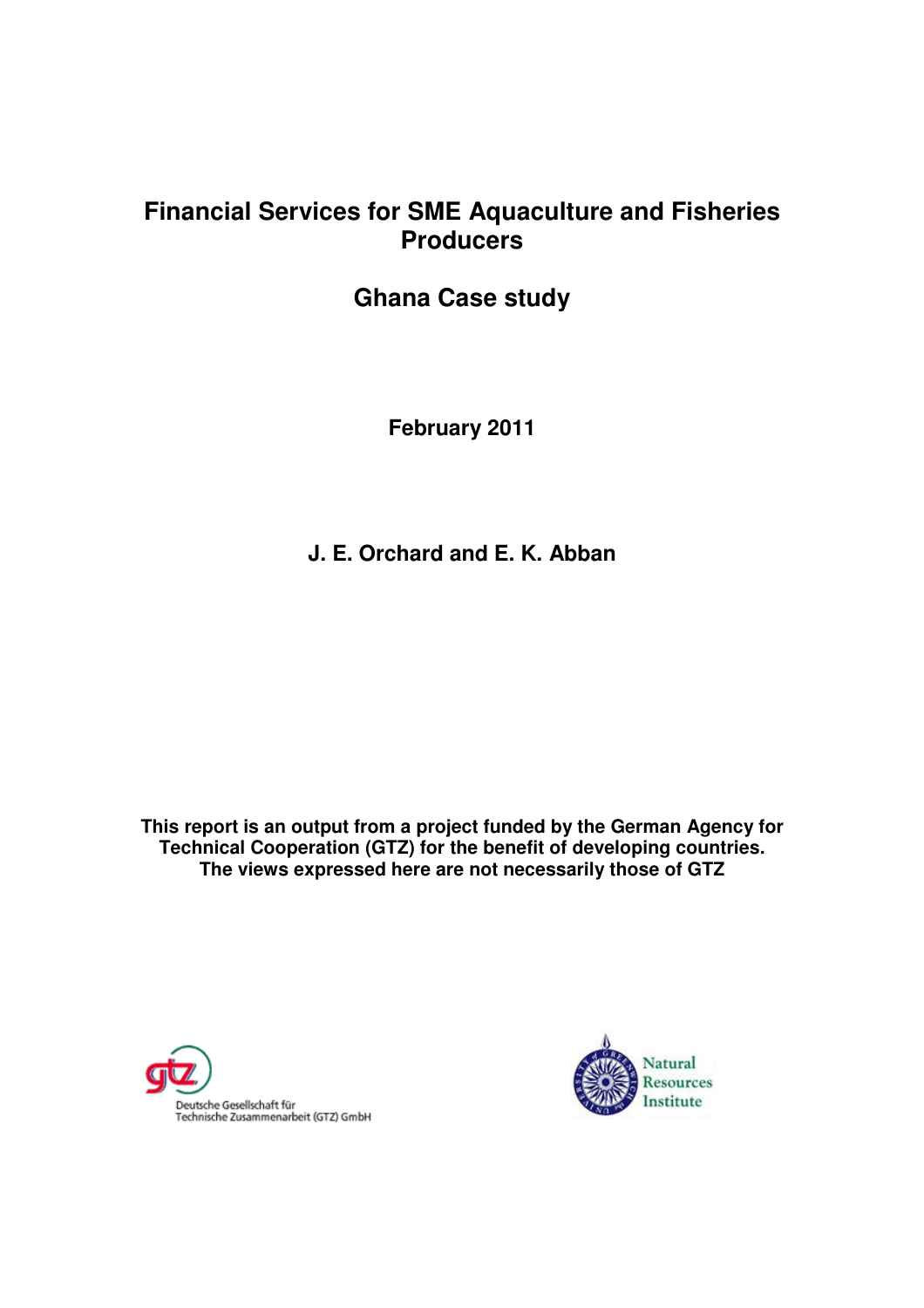# **Table of Contents**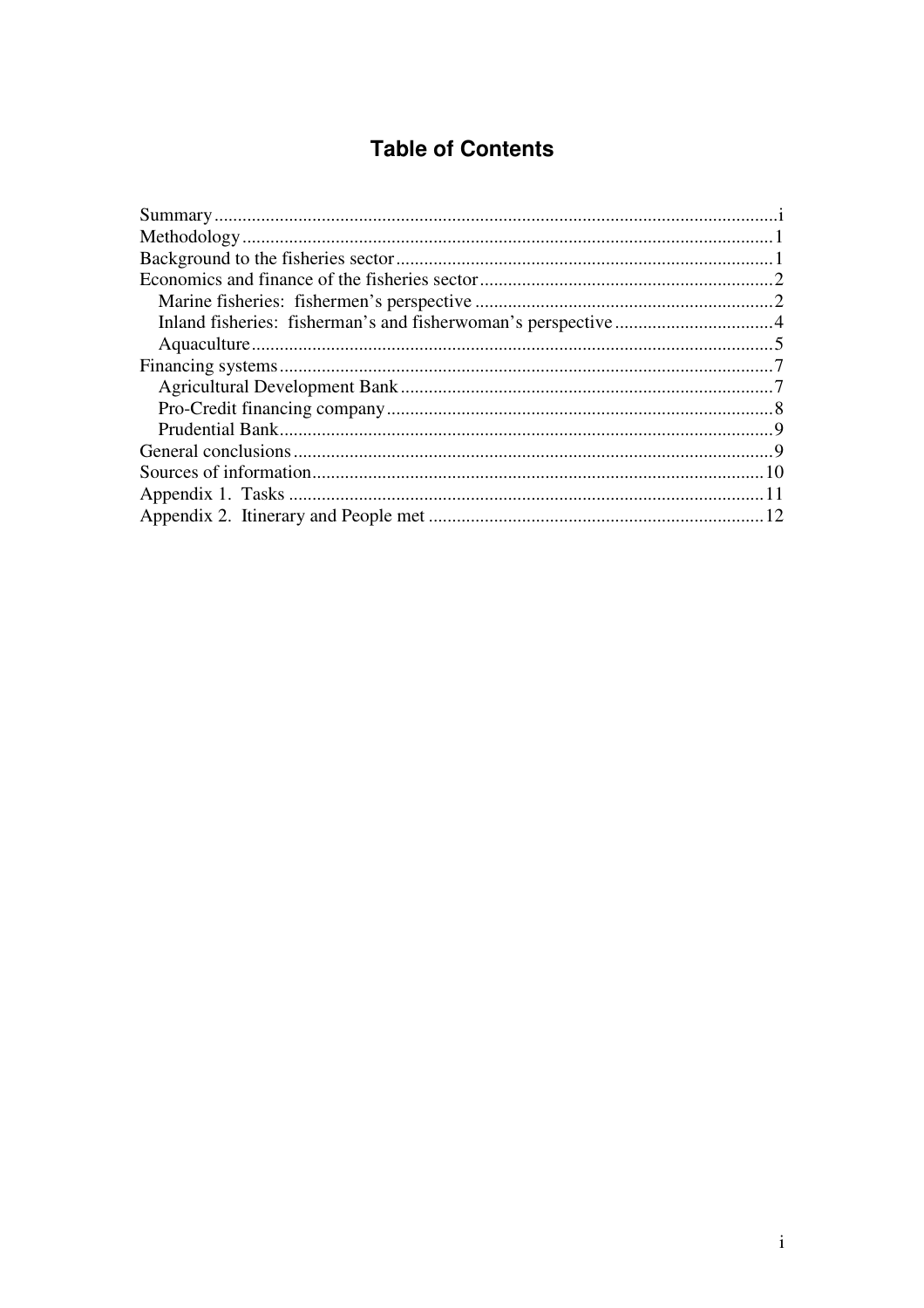# **Summary**

The fisheries sector in Ghana is a key contributor to gross domestic product, export income, people's diet and food security. Most of the catch comes from marine fisheries (400,000 tonnes annually) followed by inland waters (40,000 tonnes) and aquaculture (5,000 tonnes). However, a growing population and declining national catch has meant that imports, currently running at approximately 430,000 tonnes (mostly of low quality fish), account for nearly 50% of national consumption. The quality and size of the Ghanaian capture sector has been declining over the last decade and therefore the only opportunity for import substitution would appear to be the aquaculture sector, although significant technical and financial challenges have to be addressed if this sector is to grow from its current low level.

Artisanal marine fisheries (landing 70% of total catch) has a relatively high set-up cost of approximately 28,000 US \$ for canoes, outboard motor and nets in Tema and 47,000 US \$ in Cape Coast. Running costs are required for fuel, food and crew wages. Inland fisheries require lower capital costs of approximately 9,500 US \$ for canoe, motor and nets. Records are rarely kept and it was difficult to obtain authoritative macro-level data for the total catch (particularly inland fisheries) and more micro-level level information on the returns to capital achieved by the fishermen, although they reported that it produced a good living and was more than enough to cover their basic needs.

Aquaculture capital costs are more variable than for marine fisheries, due to nature (e.g. ponds versus cages) and size of the venture. One small- to medium-sized venture reported costs of construction of 20,000 US \$ for six ponds of each 0.2 ha. Also, running costs can be higher and include the purchase of fingerlings (0.6 US cents each), annual water charges (typically 500 US \$) and good quality imported feed (27 US\$ per 25 kg bag) to maximize yields. Excluding the annual cost of capital, one farmer estimated that producing 10,000 kg of fresh fish would cost 27,000 US \$ to yield a revenue of 33,000 US \$. However, as with the capture sector, lack of accurate record keeping is an issue.

It can be seen that all types of fishing activities require a considerable amount of capital and variable expenditure. In capture fisheries, accessing funds is mostly undertaken through informal arrangements in which women traders are the key financiers for both capital and running costs. Women traders will use their own savings or secure loans from banks such as the Agricultural Development Bank (ADB) or the private sector institutions such as the Prudential Bank, who see women traders as a lower risk and more capable of managing finances than the fishermen. The informal loan arrangements provided by women traders mean that fisherman are obliged to sell their catch to the women until the loan has been repaid. No information was available to gauge the repayment terms and conditions, and how this translates to a monetary value in order to judge its competitiveness with the formal credit sector.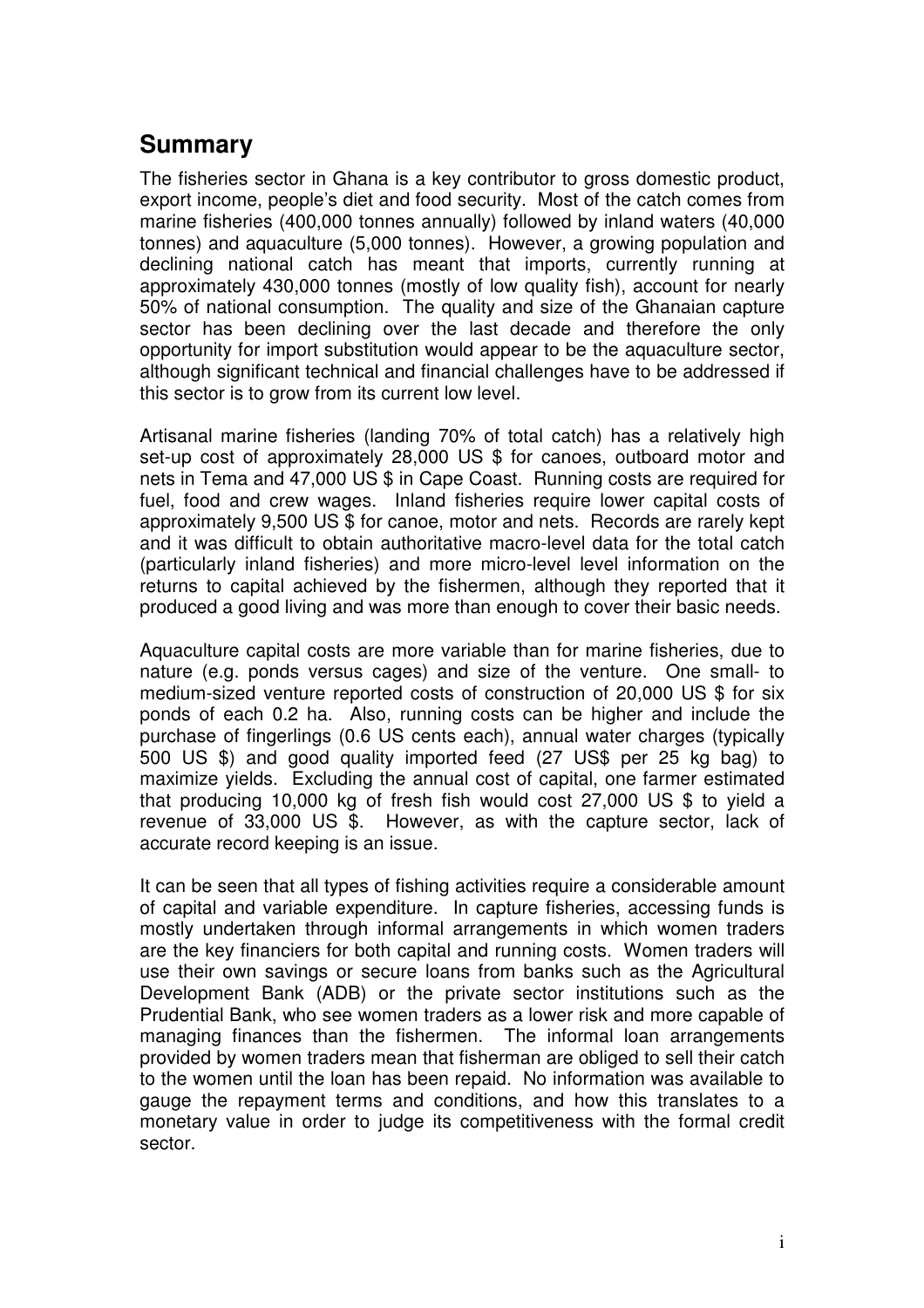Credit organisations such as the ADB have provided loans directly to fisherman when they have been able to provide collateral (such as titled land deeds), references, third-party guarantor and clear evidence of a viable business (records of catch and sales). Form the fishermen's perspective, the procedures were said to take a long time which has discouraged them from taking the formal route.

In the aquaculture sector, the interviewed SMEs had used their own funds generated from other business ventures although they sometimes used a bank overdraft facility to purchase feed in bulk. Women traders were important to them in terms of marketing their fish but even here there were moves to process their own catch and sell directly to retail and other outlets.

In assessing the provision of financing, the following opportunities and challenges were identified:

- More in-depth studies are required to understand the full costs to fishermen of using informal loans, notwithstanding the key role that women traders play in providing financial services and managing the risk in this sector;
- Capacity strengthening to improve the ability of fishermen to keep records and to make them aware of the advantages of using formal banking systems would increase their opportunities to make use of more formal credit systems;
- Aquaculture appears to offer more opportunities for growth compared to the capture fisheries sector which is suffering from declining stocks and relatively large number of players;
- Lack of technical capacity appears problematic at all levels in the aquaculture sector, particularly in managing fingerling stocks and optimising feed rates and stock density – the later is crucial in maximising returns on capital and variable expenditure;
- Increase resources are required to support the advisory services in providing advice to all fisheries sectors – this does not necessarily have to be solely through Government funding since a profitable fishing sector should be able to play a bigger role in resourcing and managing this support.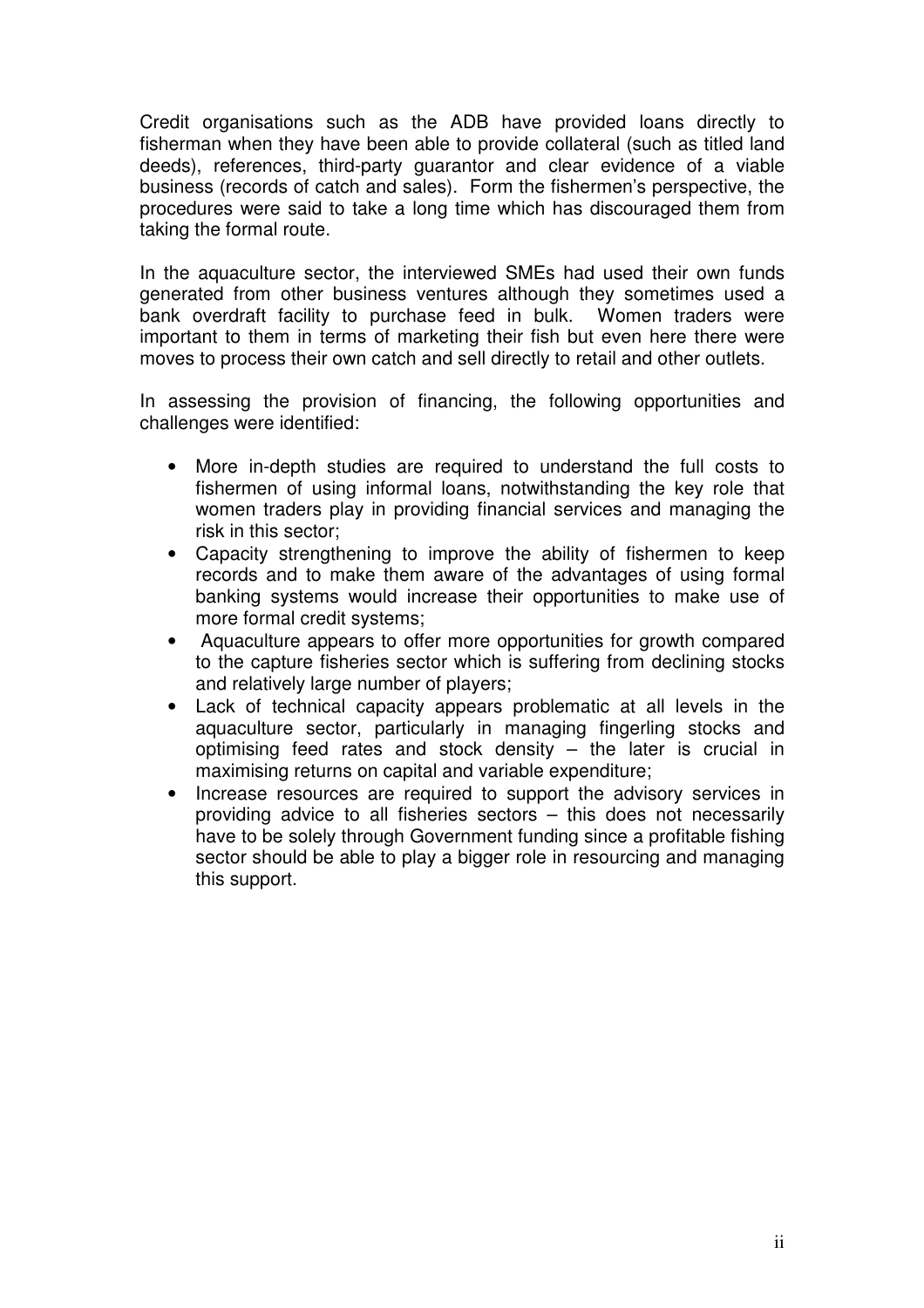## **Methodology**

This GTZ-funded case study "Financial services for SME aquaculture and fisheries producers in Ghana" was carried out as part of a wider initiative entitled "Establishing a Fisheries and Aquaculture Investment Partnership", which is being prepared by the Development Bank of South Africa, in partnership with the Natural Resources Institute (NRI), and for the New Partnership for Africa's Development (NEPAD).

The objective of the assignment is to prepare an evaluation of how Ghanaian small to medium enterprises involved in the fisheries and aquaculture sector meet their financial needs, both in establishing their businesses (investment) and in running them (cash flow).

A field survey for this case study was undertaken from  $31<sup>st</sup>$  January to  $4<sup>th</sup>$ February 2011. A checklist/questionnaire approach was used to gather information covering key aspects of the sector as outline in Appendix 1. A range of stakeholders in the fisheries sector were interviewed either as individuals or in group discussions (see Appendix 2 for itinerary and people met).

### **Background to the fisheries sector**

The fisheries sector is important to Ghana because it:

- $\triangleright$  contributes significantly to the country's gross domestic product (between 3 and 4.5%) and produces exports of US\$ 80 billion;
- $\triangleright$  provides employment and livelihood opportunities for between 1.5 and 2.2 million people out of population of 24 million; and
- $\triangleright$  is a key part of the Ghanaian diet (fish make up between 22 and 25% of household food expenditure) and supplies 65% of the country's protein.

There is a high demand for fish: average per capita consumption is 20-25 kg. above the global average of 16 kg. The country consumes annually approximately 880,000 tonnes of fish of which 442,000 tonnes is caught in Ghana's waters from which about 50,000 tonnes of high value fish is exported. Imports are dominated by relatively cheap small frozen pelagic, which have lower unit value than exports. Imports of tilapia have been outlawed to protect the local industry.

Ghana's fishing sector can be divided into three sub-sectors: marine capture, inland capture and aquaculture.

### **Marine fisheries**

The current recorded capture from marine waters is around 400,000 tonnes, a decline from mid-1990s totals of 500,000 tonnes. This subsector has an industrial fishing fleet which exploits pelagic and demersal fishery resources up to 200 nautical miles (i.e. the Exclusive Economic Zone) and semiindustrial fishing which trawls in shallow waters.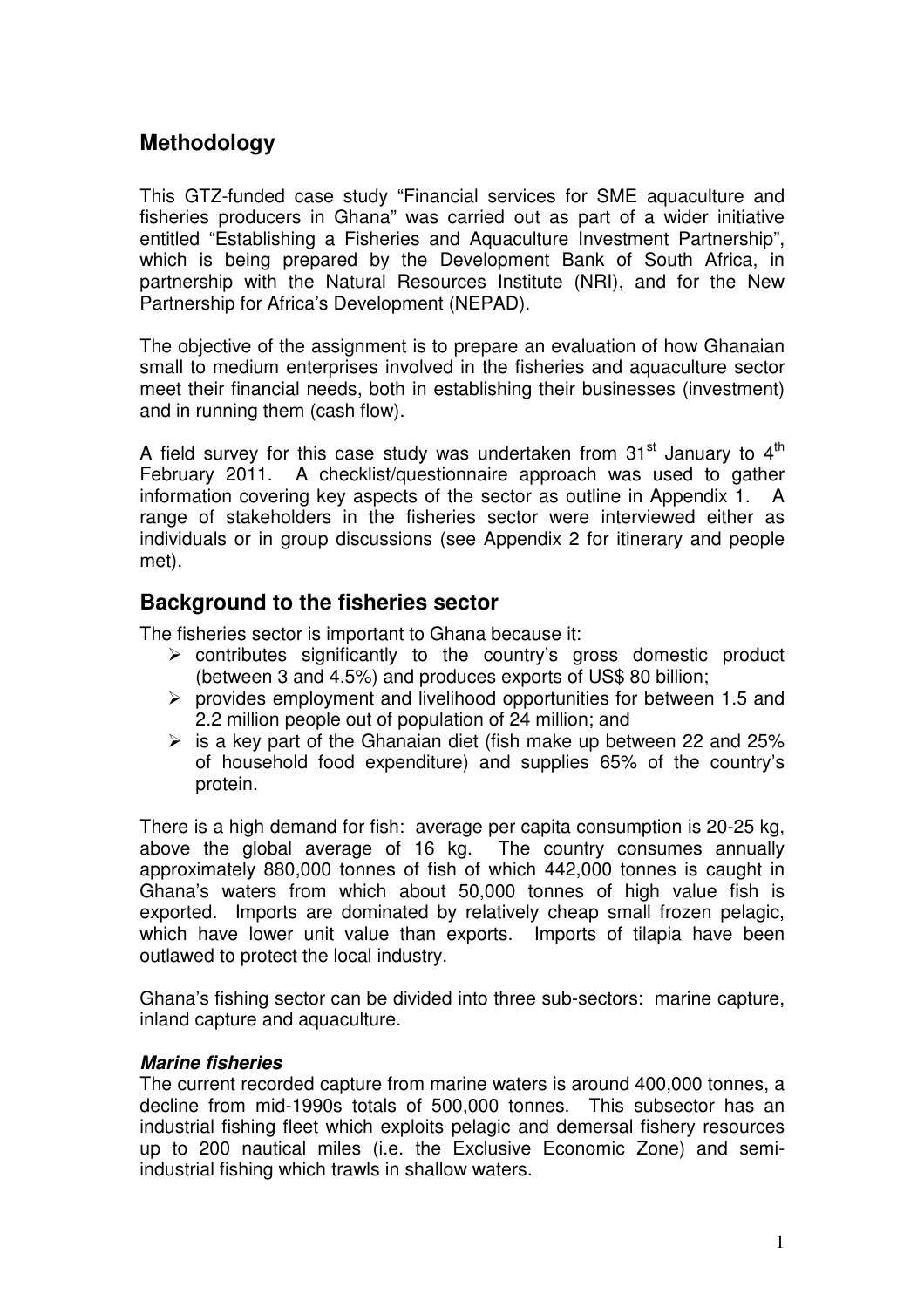The small-scale artisanal fishing sub-sector is based on between 10-12,000 wooden canoes mostly powered by outboard motors, which land 70% of Ghana's fish production.

### **Inland fisheries**

Most of the inland fisheries are centred on the Volta Lake (which produces 20% of the country's catch) and eight smaller river systems, lagoons and estuaries that are estimated to produce a further 10 to 15% of the catch, although little is recorded outside of the Lake. On the Lake, there are fishermen and women that fish from canoes which are mostly built from wooden planks, with some constructed from single tree dugouts. The volume of fish landed has not decreased but the size of the fish is getting smaller.

### **Aquaculture**

Fish farming takes place in earthen ponds, cages, brush parks and 'dugouts'. By far the most common methods of farming is with ponds, with the majority of ponds occupying less than 0.5 ha, with a median of only 0.06 ha (Asmah, 2008). Data from the Fisheries Commission for 2009 show that cages produced 4,912 tonnes compared to 864 tonnes from ponds and 1,377 tonnes from the other sources. Two companies, Tropo Farms and West African Fish Ltd produced 3,500 and 1,000 tones, respectively. Aquaculture sector is expanding, more so for caged fisheries than ponds.

### **Trading**

In all three sub-sectors, trading is predominantly undertaken by women who act as key intermediaries in the trade of fresh fish, and in the processing and subsequent sale of smoked and salted fish. In addition to trading, women play a pivotal role in the sector through their financing activities which are discussed further below.

# **Economics and finance of the fisheries sector**

## **Marine fisheries: fishermen's perspective**

### **Tema:**

A group meeting with four artisanal fishermen at the Fisherman's Harbour in Tema, revealed the following capital cost structure:

- $\triangleright$  Traditional wood canoe using tree manufactured in the forest area of the country and finished off in Tema costs 8,000 US \$ (12,000 cedis<sup>1</sup>);
- $\geq$  40 hp Japanese outboard motor: 3,888 US \$ (5,700 cedis);
- $\triangleright$  Complete set of nets (ranging from 1 ¼ to 2" mesh) 16,600 US \$ (25,000 cedis).

Main running costs are fuel typically 220 L per trip costing 0.27 cedi per litre, a subsidised price compared to market price of 0.7 cedi per litre, and food and

 $\overline{a}$ <sup>1</sup> Current (February 2011) exchange rate of I US\$ to 1.5 Ghanaian Cedis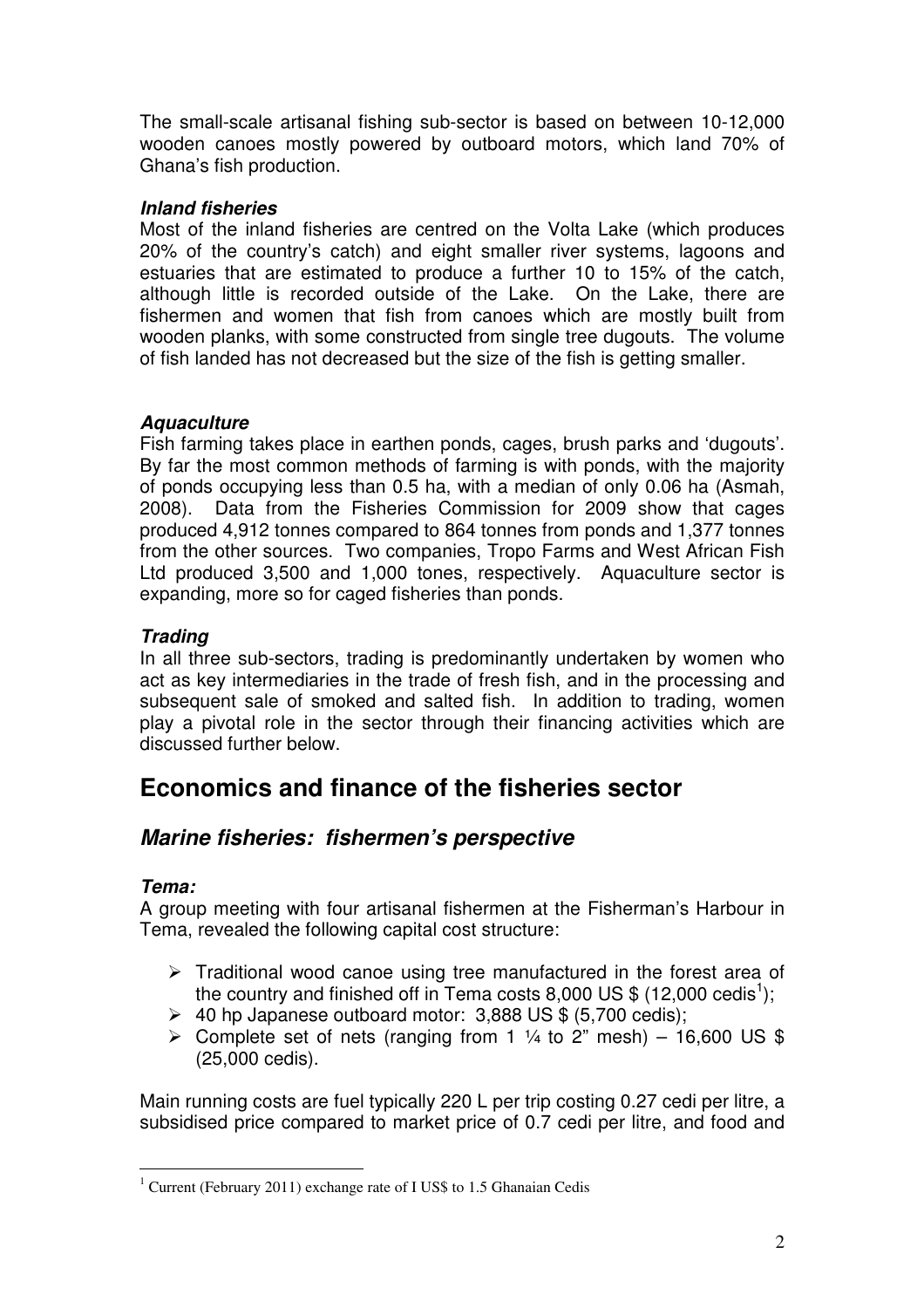wages for the crew who could number up to 20. However, no wages are paid if there is no catch.

A fisherman will mostly access funds for capital and running costs from the women traders with whom he has a close working relationship. But this means he is obliged to sell his catch to the trader. When he has a large catch (could be up to 500 crates, with each crate containing 30 kilos of fish) he may also sell to other traders. At the moment, a typical sale price on the open market would be between 4 and 6 cedis per kilo.

Problems encountered are:

- having funds to maintain the nets, buy fuel and feed the crew, particularly during the low season when the catch is low;
- perceived cost of paying back loans to women traders and the long time it take for repayment;
- diminishing supply of trees is due to new conservation regulations banning use of mature trees. There is some discussion on using fibre glass on wooden frame;
- reduced size of the catch with smaller sized fish.

Some of the fishermen did obtain loans from the Agriculture Development Bank (ADB), using land and house as collateral, at an interest rate of 10%. It was necessary to have an account with the bank, demonstrating capacity to pay back loan and to provide records of the catch.

There are plenty of young men wanting to fish and become canoe owners. Currently there are 1000 fishermen and 300 canoe owners.

#### **Cape Coast:**

The costs of marine fishing out of the fishing harbour at Cape Coast are:

- 35 ft vessel:  $30,000$  US \$  $(50,000 \text{ cedis})$  not used by many fishermen;
- Marine engine: 16,000 US \$ (24,000 cedis) but these have not been available for the last 12 years despite request to the Government to arrange imports. Therefore fishermen use adapted truck diesel engines which cost 5,000 US \$ (7,500 cedis) but these do not last as long as the marine engines;
- Canoes cost:  $13 20,000$  US \$  $(20 30,000$  Cedis) depending on number of seats (range 1 to 30, but average size is 24 seats);
- Outboard motor costs 4,000 US \$ (6,000 cedis).

A set of nets for surface and trawling cost 40,000 and 6,000 cedis, respectively – a total investment of nearly 30,000 US \$.

The majority of fishermen obtain all of the financing from women traders who receive their fish as payment – it takes a long time to pay back the loan and therefore creates a long-term relationship between fisherman and trader. A few obtain financing from banks but there is the perception that the rates of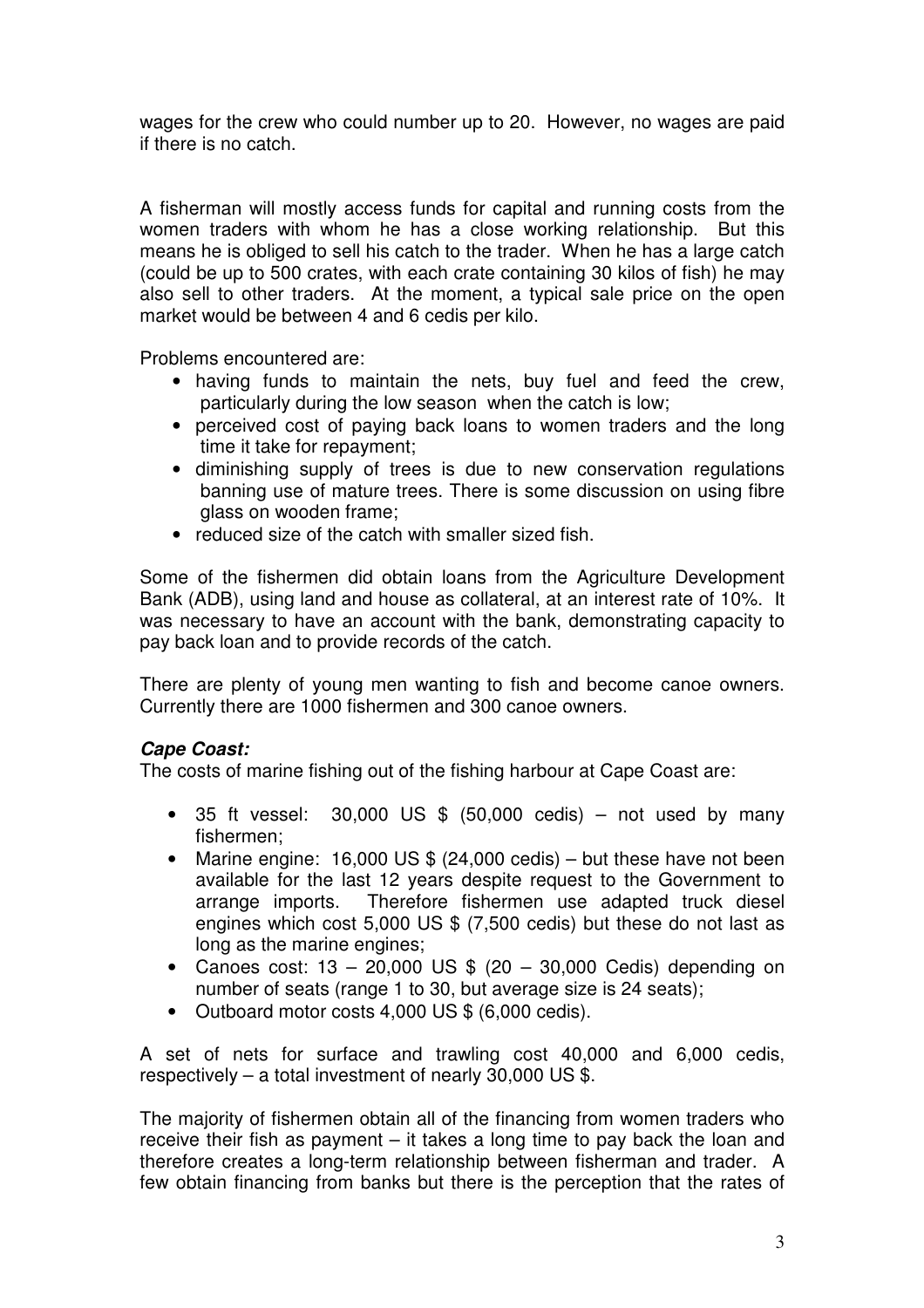interest are too high and there has been repossession of boats for default of payments.

Issues raised included:

- current dispute with the government over the introduction and enforcement of the need for a license to fish, although this has not been applied to canoes. The feeling is that the license should apply to all and that would restrict the number of fishermen which is seen as contributing to the problem of overfishing.
- to reduce costs, fisherman would like to see the setting up of agents to sell and maintain the marine engines – with instalments for payment.

### **Inland fisheries: fisherman's and fisherwoman's perspective**

Interviews were undertaken at the fishing village of Dzemeni on the lake shore of the Volta Lake has 300 men and 20 women fishers who have formed an association.

The capital costs for inland fishing includes the following:

- $\triangleright$  Wooden plank canoe 670 US \$ (1,000 cedis);
- $\geq$  Outboard 40hp motor new for 3,800 US \$ (5,700 cedis) and 1,500 US \$ (3,000 cedis) for second-hand; shops selling outboards offer instalment plan for repayment which is a popular root compared to loan purchase from ADB;
- $\triangleright$  Set of three nets to cover all species and seasons  $-5,000$  US \$ (7,500) cedis).

The main running cost is petrol and an average day's fishing requires 10 gallons costing 30 cedis.

Fish are landed and sold to women traders who will either sell fresh to local outlets or process the fish by smoking, a small amount is salted. Fresh fish are sold by weight or size. Typically a bowl of fish (5kg) will sell for 8 US \$ (12 cedis) and a whole fish of 2-3 kg will sell for about 6 US \$ (8-10 cedis).

Smoked fish is sold locally and to intermediate traders who come to the village but a large amount is sold wholesale in Accra. Some fisherwomen will undertake their own processing and trading.

Financing is achieved in a number of ways. Capital can be sought from banks, local money lenders, family and from women traders. Bank loans require the borrower to produce references, a loan guarantor (who requires a fee), records of catch and collateral (e.g. land or house). One-year loans typically attract an interest of 25%. Money lenders charge more interest.

Fisherman will get loans (both capital and running needs) from women traders and pay back through the catch. Some fisherman/women will use loans to get their first two boats and then use profits to further grow the business. Obtaining money to begin fishing is a difficult process and can take a long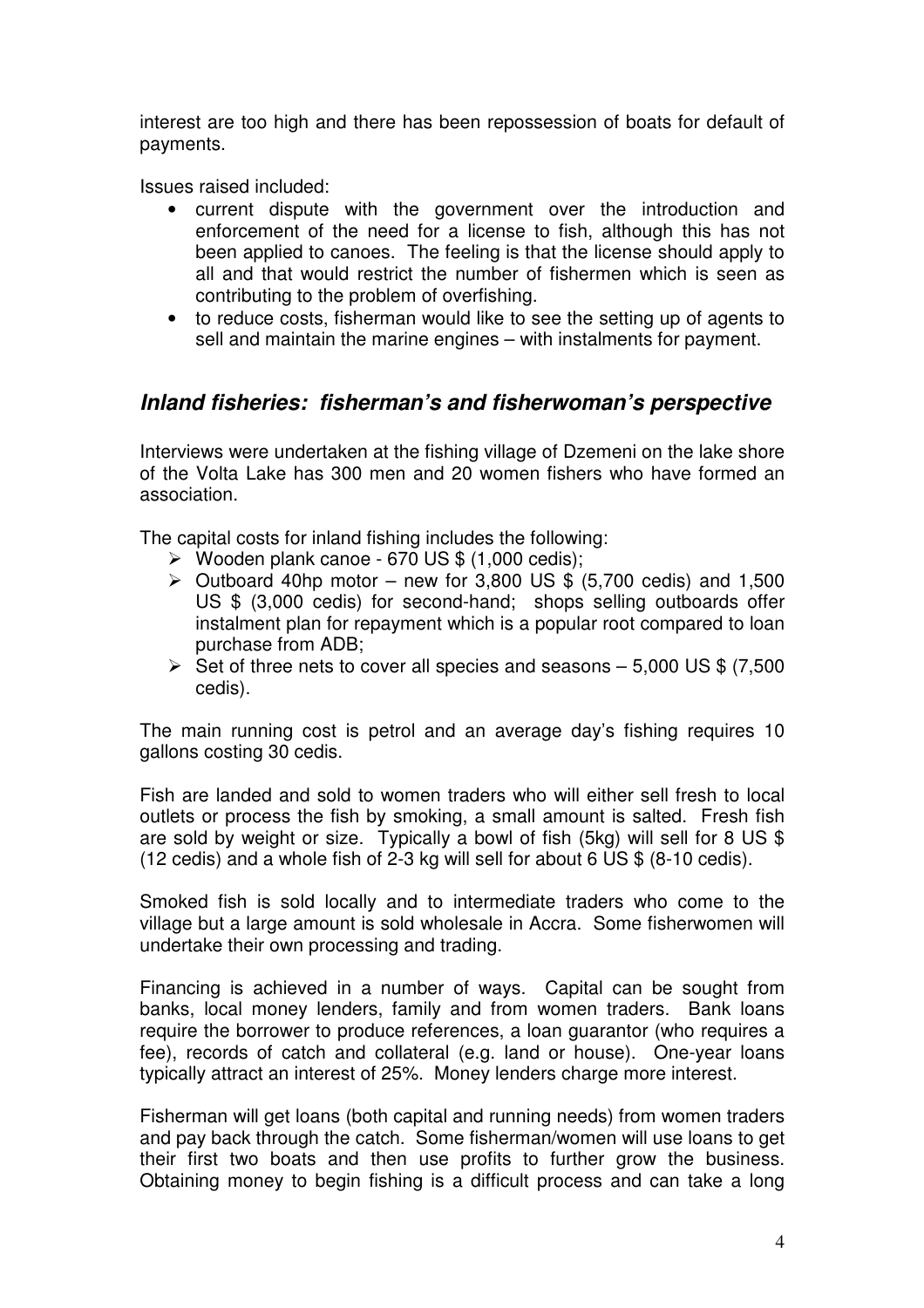time – even the bank loan can take six months. However, fishermen said it was a worthwhile business to get into.

Fishermen would like to have more support and contact with Government fisheries officers, particularly in taking up caged fishing but they lack knowledge and the capital to start.

## **Aquaculture**

Two small- to medium-scale owners were interviewed, one in lower Volta Lake and the other owning a fish farm half way between Accra and Cape Coast.

#### **Volta Lake**

The owner had little prior knowledge and experience of the aquaculture sector but had business friends in the sector when he lived in Asia and he saw the business potential in Ghana.

He started off five years ago by acquiring 10 acres of Government-owned land in the Kpong Irrigation Project in the lower Volta valley which had been develop originally as an area for rice production with a series of artificial canals, but rice farming had not taken off as planned. He had 6 ponds (each 0.2 ha) without the need for a lining because of the presence of clay. He obtained some brood fish from the fisheries section of the Council for Scientific and Industrial Research, which he used to produce his own fingerlings, which he distributed around the ponds to produce a steady supply of fish. He was unable to get fish beyond 500g and decided to go into cage fishing using the ponds purely to produce fingerlings. He bought land at the edge of the lower Volta Lake which gave him access rights to the water beyond his land where he has up to 35 cages, each capable taking 5,000 fish. He imports feed from Vietnam and nets from Malaysia. He has started a separate business importing fish feed (both sinking and floating types) for sale to other businesses.

The following costs were incurred:

- Long lease of 10 acres from Government at 500-600 US \$ a year which gives access to all the water he needs (this is supplied through gravity feed, with some pumped);
- Initial cost for pond construction: 20,000 US \$ from his own resources.

The main running cost (estimated at 60% of total running costs) is imported feed<sup>2</sup> at 27 US \$ (40 cedis) for a 25 kg bag (he uses 100 bags a day at peak feeding). He reckoned that it takes 15,000 kilos of feed to produce 10,000 kilos of fish with a 'farmgate' price of 4-6 cedis per kilo.

 $\overline{a}$  $2$  Imported items such as feed are exempt from custom duties and VAT.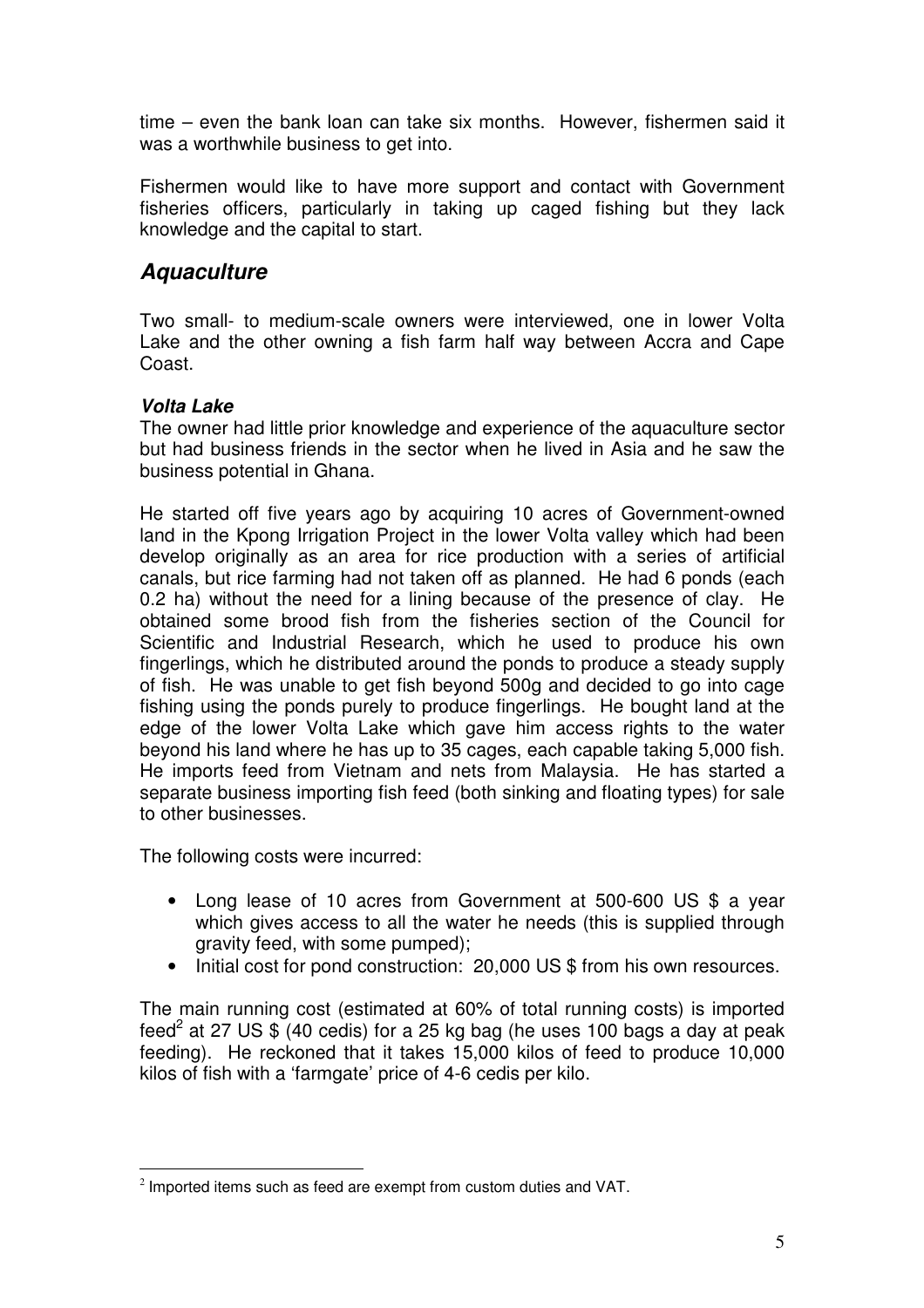Therefore, by his estimates, an outlay of 15,000 x 27/25 / 0.6 US \$ will yield revenue of 10,000 x 3.3 US  $$$  i.e. total running costs of 27,000US  $$$  yields 33,000 US.

The owner saw aquaculture as a good business to be in but his main concern was to increase revenue by managing the marketing stage. At the moment he sells to women traders but he would like to build his own processing and cold storage facility.

He set up the business with his own funds having considered that the cost of bank loans (20 to 30%) was too high and felt that he could have wasted the loan if the business had failed due to his own lack of knowledge and experience. He would consider getting a loan for the processing and storage facility.

Key issues:

- $\triangleright$  Lack of locally produced high quality feed he perceived that Ghanaian farmers would not be able to produce the raw ingredients all year round;
- $\triangleright$  Lack of knowledge and skills at all levels of the sector he learned by experience and reading;
- $\triangleright$  Need to improve management of capital to vield higher profit margin;
- $\triangleright$  Improved post-harvest management and marketing (reducing the role of women traders) would provide higher profit margin;
- $\triangleright$  With increase spread of knowledge the potential for growth (including species other than tilapia) and exports is higher than in Asia, although standards would have to be raised to meet international regulations;
- $\triangleright$  Segmentation of the business e.g. dedicated feed and fingerling businesses, would increase rate of growth.

Growth in the aquaculture sector is mainly seen in medium- to large-scale businesses which are using their own funds to support capital investment to start the business and to cover running costs, although some use overdraft facilities to purchase feed.

#### **Accra/Cape Coast**

As above, the owner had little prior knowledge of aquaculture but had acquaintances in the Volta River Authority who arranged for him to go on a field trip to look at fish ponds which he saw as a potential business.

He obtained land close to the irrigation canal from the Authority - the only cost being a tribute to the local chief. The owner, who was in the construction business, used his own equipment to dig 19 ponds (each 750  $m^2$ ) which are filled mostly by gravity with some supplementary pumping. He purchased fingerlings, at one cedi each, to stock the ponds at 7 fingerlings per  $m^2$ , costing in total approximately 100,000 cedis.

He purchases imported feed from the importer, Ranan, and feeds at a rate that produce fish that typically weigh 300g. He sells to a trader for 4 cedis per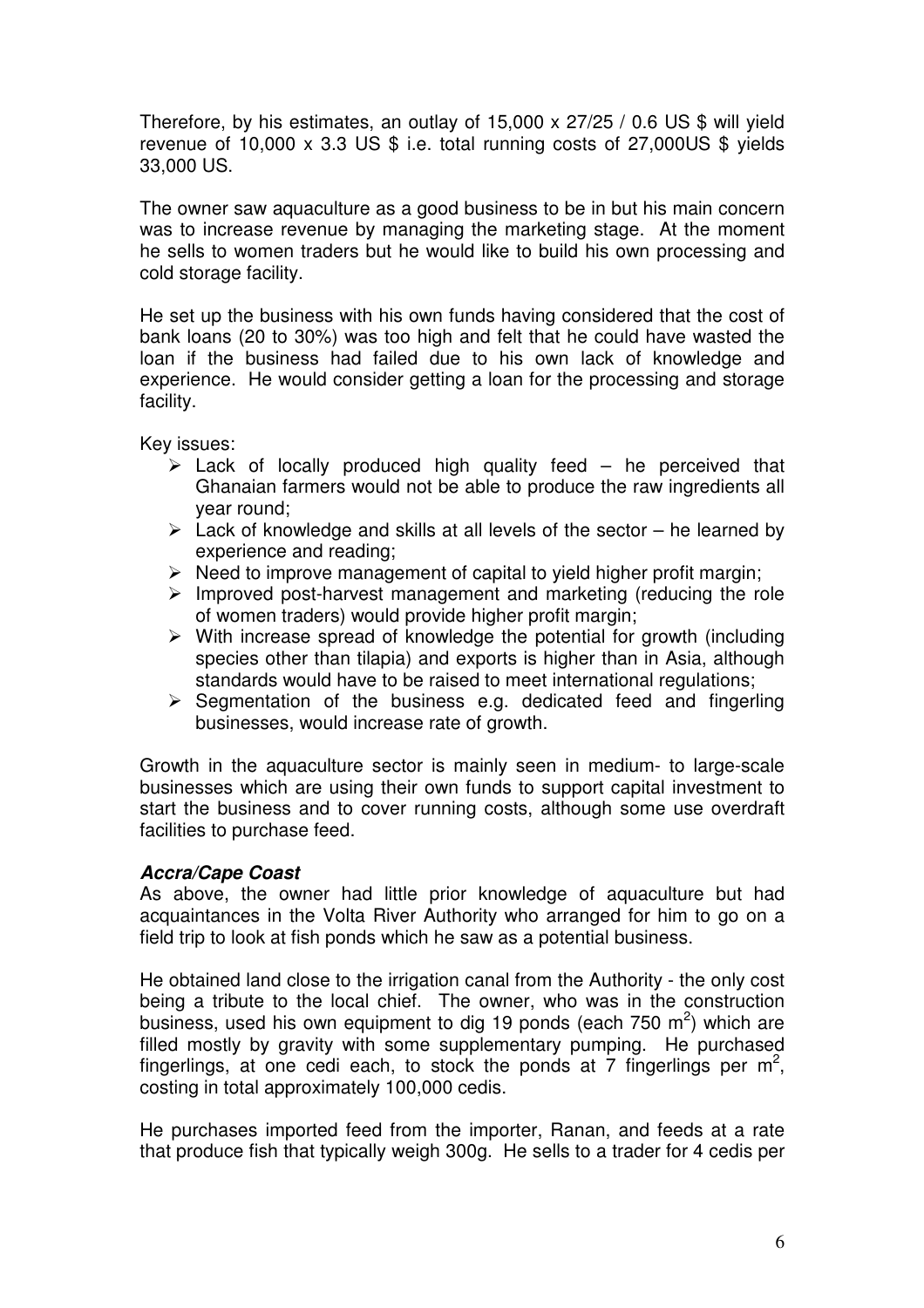kilo. He has started to use a cold store (electricity costs 5 cedis a week) to store and sell fish to restaurants, stores and college, averaging 6 cedis/kg.

He did not have a clear idea of his exact costs and the optimal rate for feeding but considered that he was making enough profit to give up his construction business.

# **Financing systems**

As highlighted above, most capture fishermen receive informal loans for capital and running costs from women traders. This informal process has been present for a long time and relies on the women traders' capacity to accumulate funds or acquire loans from formal institutions who view them as lower risks than the fishermen. Little information is available to understand the terms and conditions of these informal arrangements and therefore their competitiveness with formal systems but it is clear that women traders form a vital service without which the current system would not survive.

In general, the role of women as traders and sources of finance are less important in aquaculture compared to capture fisheries with an increase in vertical integration with fish farmers selling directly to the markets and not going through women intermediaries.

## **Agricultural Development Bank**

Agricultural Development Bank (ADB) provides finance for both capture fisheries and aquaculture.

ADB finances sea fishing through a number of mechanisms. It provides a lease financing loan to fishermen to purchase outboard motors that the Bank buys in bulk and then gives to those fishermen who can provide catch and sales records as evidence of a viable business. The cost of the motors through ADB, with support from the Government, is 20-30% less than through normal outlets. The fisherman has to produce a 20% down payment and pays the remainder through monthly payments. ADB will repossess if the fisherman defaults and then sells on. ADB will also provide normal commercial loans for other capital items such as nets and canoes.

ADB will also provide small loans to women traders and processors to finance trading and processing activities – again evidence of viable businesses must be provided.

ADB have more of a positive approach to providing finance for the aquaculture sector because this sub-sector is producing 25-30% return on loans for borrowers. For start-ups looking for funds for capital expenditure, ADB requires investors to show guarantees that they are able to provide a stake of 25 to 40% of the total costs with a supporting business plan and the necessary certificates from each of the Environment Protection Agency, district assembly, and water authority (whether for ponds or cages). This must be accompanied by proof of technical competency of the management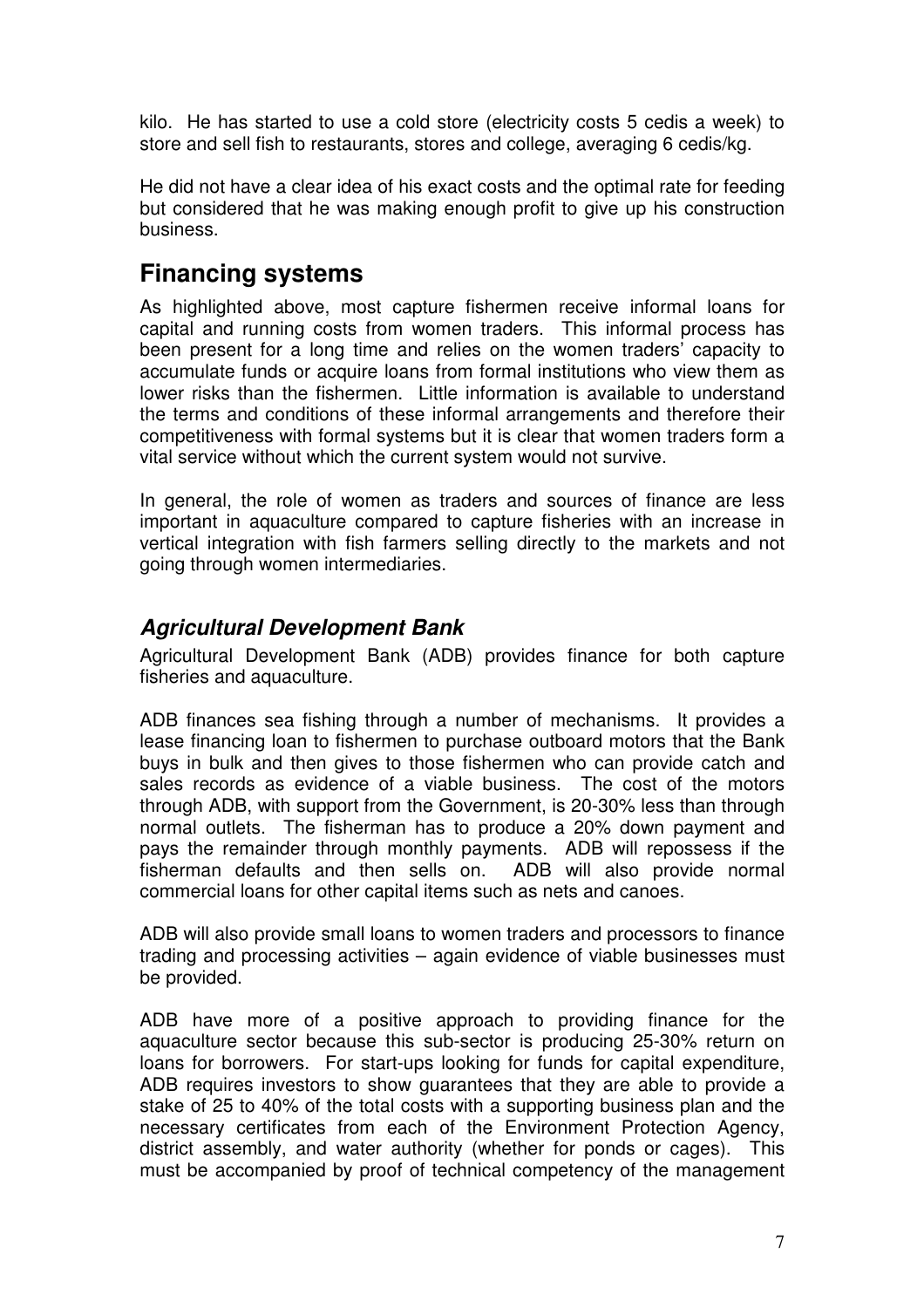team (personal information and experience are checked). This aims to avoid earlier problems encountered with borrowers who did not understand basic technical issues such as fish density and feed requirements. ADB may ask external agencies such as the Ministry of Fisheries and universities to check details of the plans. The loans are normally for fixed terms of 3-5 years.

ADB will also provide overdrafts (which may be up to 1 million US \$) for companies wishing to purchase recurrent items such as fingerlings and feed in bulk.

Issues:

- $\triangleright$  Government provides subsidy to the capture fisheries sector through reduced prices for fuel which is crucial in making the sector more viable than it should be – there is a debate about the need to remove this subsidy to reduce the number of fisherman and overfishing;
- $\triangleright$  Aquaculture requires more investment for capital and recurrent costs but because of the capacity for all-year production yields greater profitability than seasonal captured fisheries which is experiencing a decline in stocks for inland and marine capture fisheries (although no scientific data support this observation);
- $\triangleright$  need for more technical and financial training for managers and technicians – Universities and polytechnics provide training but there is a need for more work-based experience for students;
- $\triangleright$  lack of locally-produced quality feed (high cost for imports), although an Israeli company is looking to build a local feed company;
- $\triangleright$  cages are less problematic and offer greater potential than ponds;
- $\triangleright$  theft of fish from ponds and cages.

The Ministry would like to have more resources to provide training at all levels in the industry and to fund their extension agents. This would help to increase the competencies and output, particularly in aquaculture.

## **Pro-Credit financing company**

Mostly based in Accra, Pro-credit have provided secured loans to marine fisherman with the following conditions:

- $\triangleright$  Must have at least six months of experience (no new start ups considered);
- $\triangleright$  Records of catch and sales;
- $\triangleright$  Guarantors and references:
- $\triangleright$  Access to inspect the current business:
- $\triangleright$  Demonstration of management skills;
- Collateral such as titled land and house.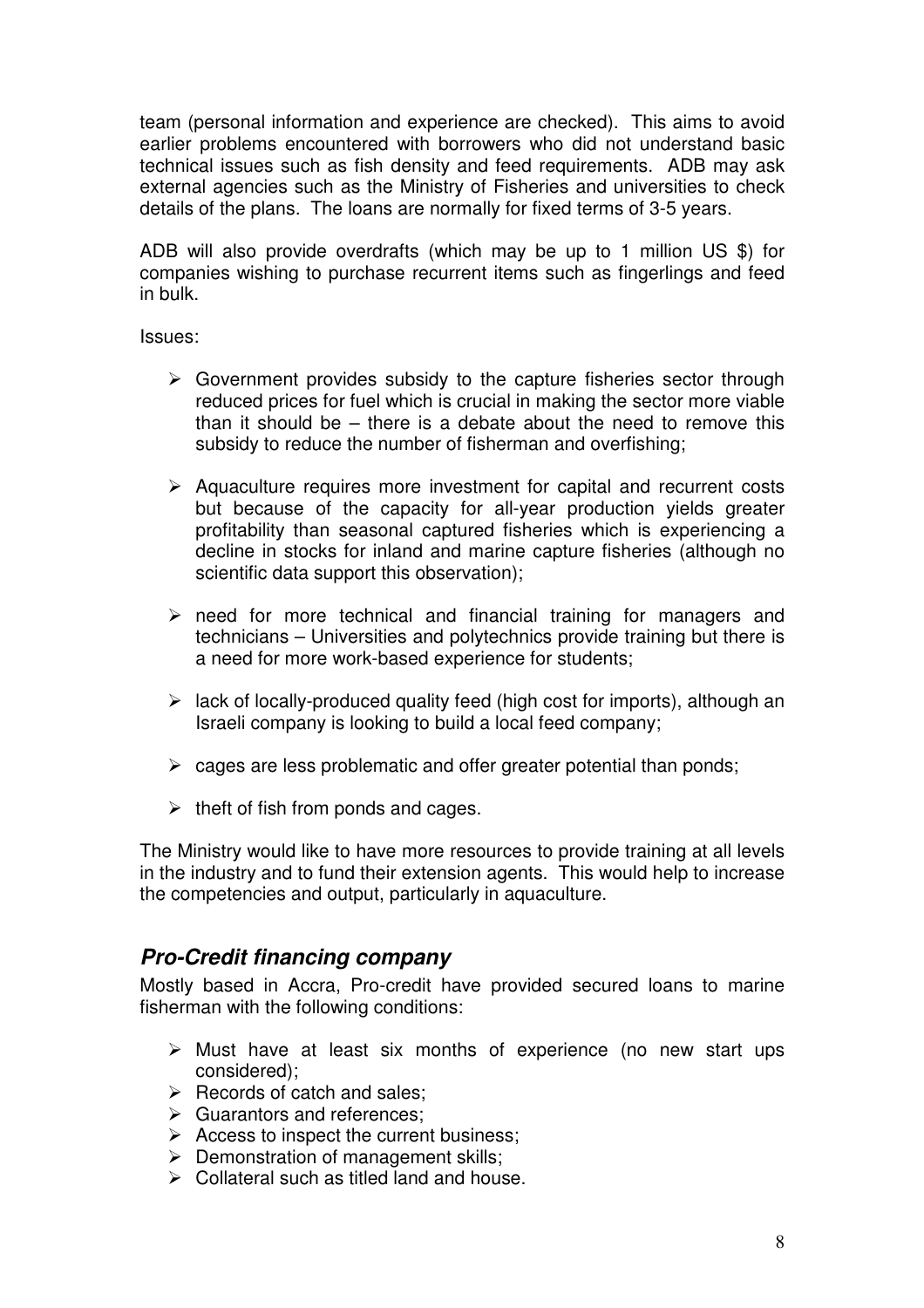For normal loans up to 120,000 US \$ a monthly interest rate of 2.5 % is charged. The amount repaid is based on the amount owing every month, so the more the loan is reduced the less the repayment. The length of the loan period depends on the cash flow of the business. Payments will also be reduced during the low season when the catch is less.

They have not yet considered financing inland fisheries and aquaculture because these are located far from their branches and it would be difficult for the borrowers to come to the bank every month to deposit repayments. The aim is to open branches in other parts of the country and this may include areas where aquaculture and inland fishing takes place.

## **Prudential Bank**

Prudential Bank have little loan business with marine fisheries, although there was a clear understanding of the risks associated with the sector. They prefer to provide short-term loans to women traders, mostly for running costs, seeing this as a relatively lower risk than lending directly to fishermen since the women traders have more business knowledge and overall higher cash flow than fishermen. However, the Bank recognised that these informal systems may be financially more onerous for fishermen than more formal credit systems, but at the moment there is no data to determine this.

The Bank would like to see a capacity strengthening programme to increase fishermen's financial management skills and knowledge of banking systems. This would be a first step into developing a credit programme for fishermen beginning with the fishermen opening and using regularly savings accounts in order to determine their cash flow and potential for loans.

# **General conclusions**

In assessing the provision of financing, the following opportunities and challenges were identified:

- More in-depth studies are required to understand the full costs to fishermen of using informal loans, notwithstanding the key role that women traders play in providing financial services and managing the risk in this sector;
- Capacity strengthening to improve the ability of fishermen to keep records and to make them aware of the advantages of using formal banking systems would increase their opportunities to make use of more formal credit systems;
- Aquaculture appears to offer more opportunities for growth compared to the capture fisheries sector which is suffering from declining stocks and relatively large number of players;
- Lack of technical capacity appears problematic at all levels in the aquaculture sector, particularly in managing fingerling stocks and optimising feed rates and stock density – the later is crucial in maximising returns on capital and variable expenditure;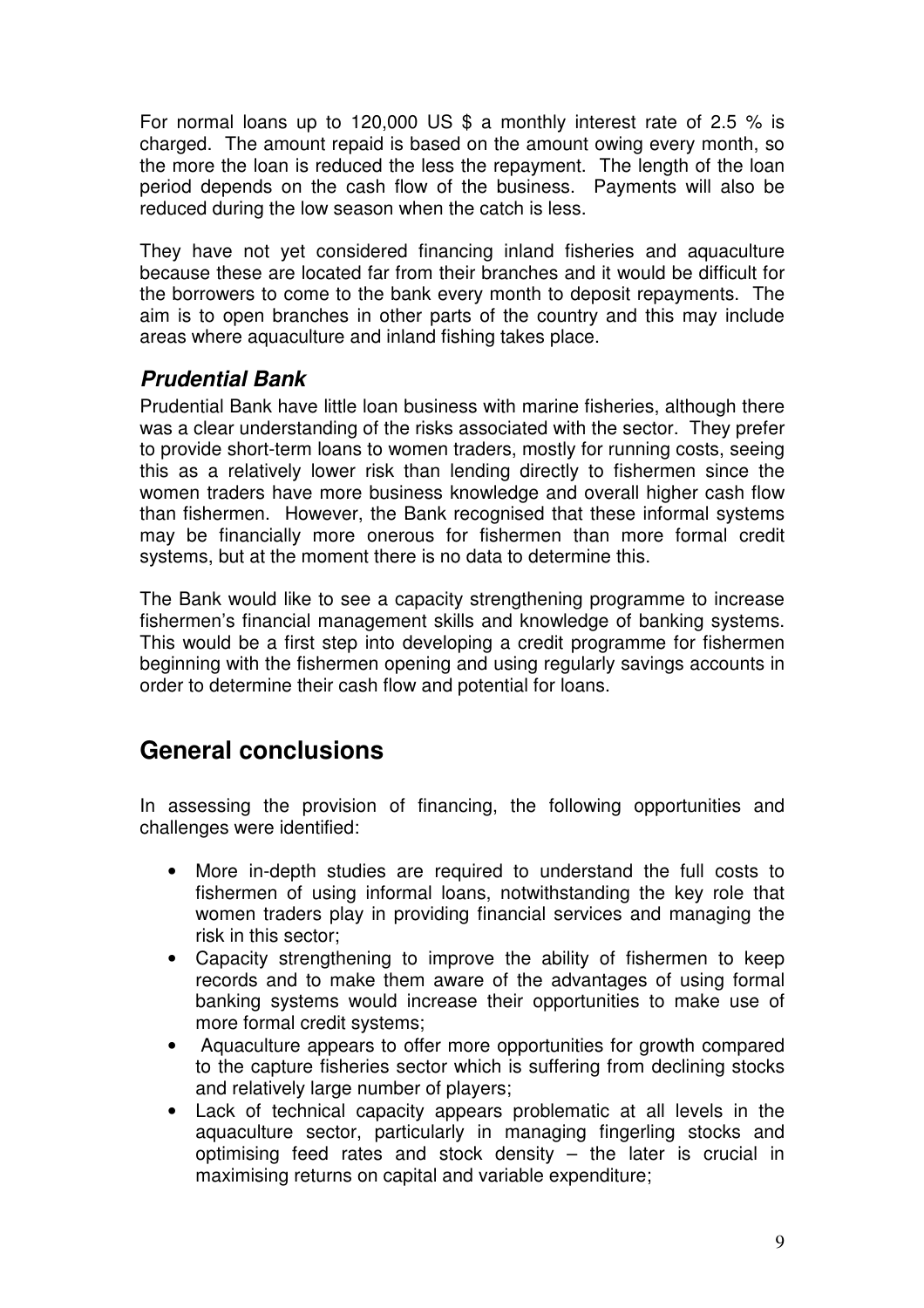• Increase resources are required to support the advisory services in providing advice to all fisheries sectors – this does not necessarily have to be solely through Government funding since a profitable fishing sector should be able to play a bigger role in resourcing and managing this support.

# **Sources of information**

Anonymous. (2010). Environmental and social safeguard assessment. Consultancy report for the Ghana Fisheries Sector Development Project. Ministry of Food and Agriculture, Ghana.

Asmah, R. (2008). Development potential and financial viability of fish farming in Ghana. PhD Thesis. University of Sterling, United Kingdom. pp 269.

Kaunda, E. K. W., Abban, E. K. and Peacock, N. (2010). Aquaculture in Ghana: its potential to be a significant contributor to national fish supplies. Draft report.

Tetteh, A. S. (2007). Women's activities in the Ghanaian fishery; The role of social capital. MSc thesis. Norwegian College of Fishery Science, University of Tromsø, Norway. pp 80.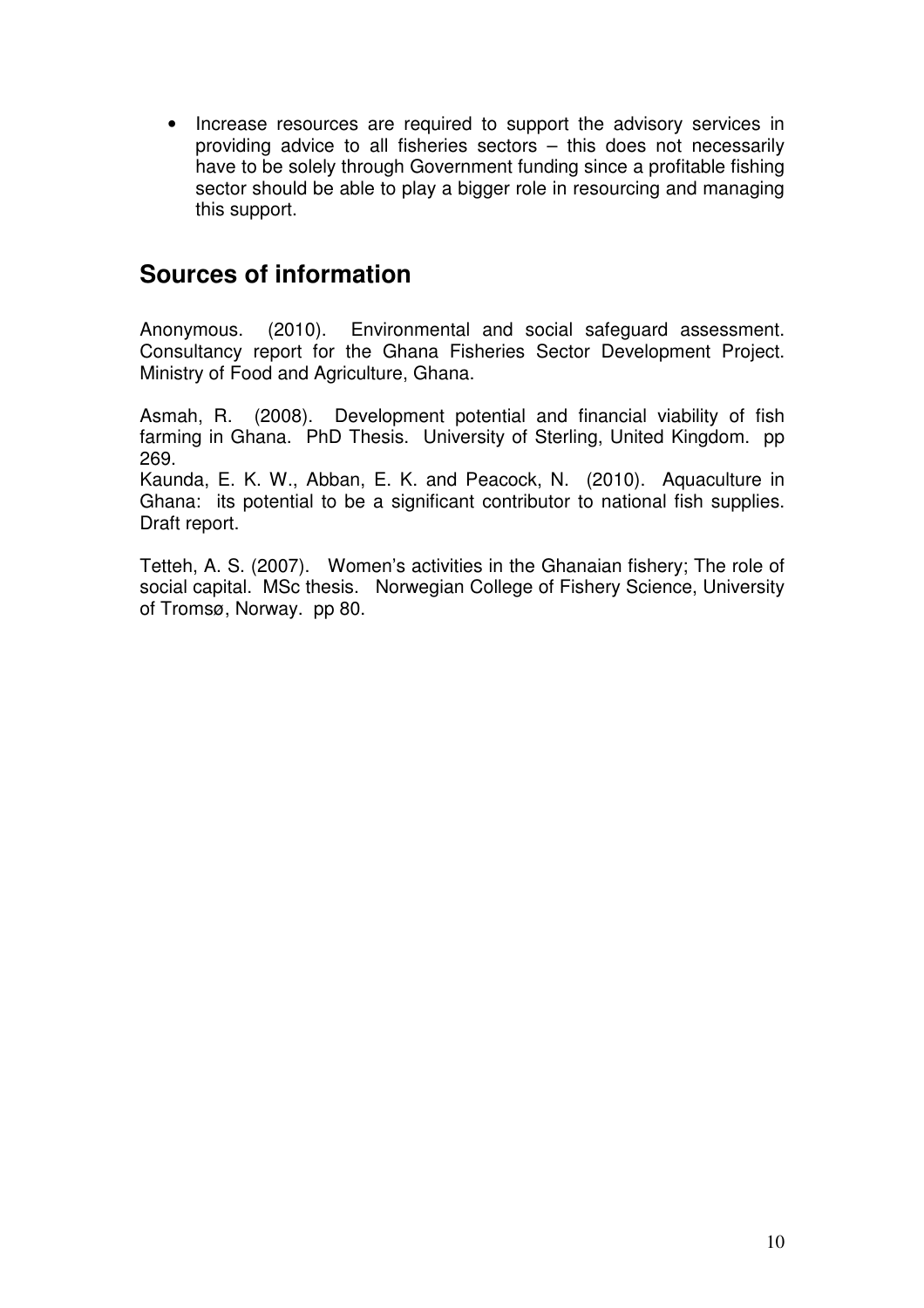## **Appendix 1. Tasks**

- 1. **Establishing the Context:** A brief analysis of the aquaculture sector in Ghana will be undertaken. Much of this information is already available and has recently been collated as part of the preparation for the WB funded Fisheries development Programme. Available information includes
	- Broad segmentation of the fisheries and aquaculture sector
	- Geographic distribution of fisheries and aquaculture activities
	- Production trends and forecasts
	- Markets and market forecasts
	- Basic value chain of the fisheries aquaculture system
	- Government aspirations and targets for the aquaculture sector
	- Financial and operational support available to those involved in the sector.
- 2. **Identifying suitable candidates for case studies:** Up to four (but no less than 2) operators will be identified. In selecting these, the following will be taken in to consideration:
	- It is the intention to focus on the SME sector. The candidates for interview should therefore fit in to this sector.
	- The candidates for interview should be involved in the fisheries/aquaculture sector as their main activity.
	- It would be useful to get a mix  $-$  Perhaps one operator from the aquaculture sector, an Artisanal canoe owner and also a processor. With regard to the latter, there are a number of small fish processors who smoke fish for export to Europe.
- 3. **Undertake interviews:** The objective is to understand the process by which the interviewee developed his business. The interviewees' perceptions of the process are of critical importance. That is to say his/her perception of the facts is as important as the actual facts! Among issues to be addressed are:
	- The history of the business. For example, did it develop through organic growth or investment. For example, if interviewing a fish farming business, did this develop from a one – pond operation or did it develop through a larger investment.
	- What are the basic economics of the business? What were the investment costs, what is the annual turnover, what is the cost of production etc? What is the profitability? We need enough to understand the moving parts. We do not need to do a detailed economic analysis.
	- What are the interviewees' perceptions of the strengths, weaknesses, opportunities and threats of the business he./she is in?
	- What are the financing needs investment and cash flow?
	- How were these financing needs met?
	- What roadblocks were encountered and how were these overcome?
- 4. **Meet with Financing Institutions:** Although many of the financing needs will be met through informal investment in equity (savings, family and friends), it is expected that some at least will be met through formal financial institutions. If this is the case, it would be useful to meet with these financial institutions to understand their perceptions of investment in the fisheries/aquaculture sector.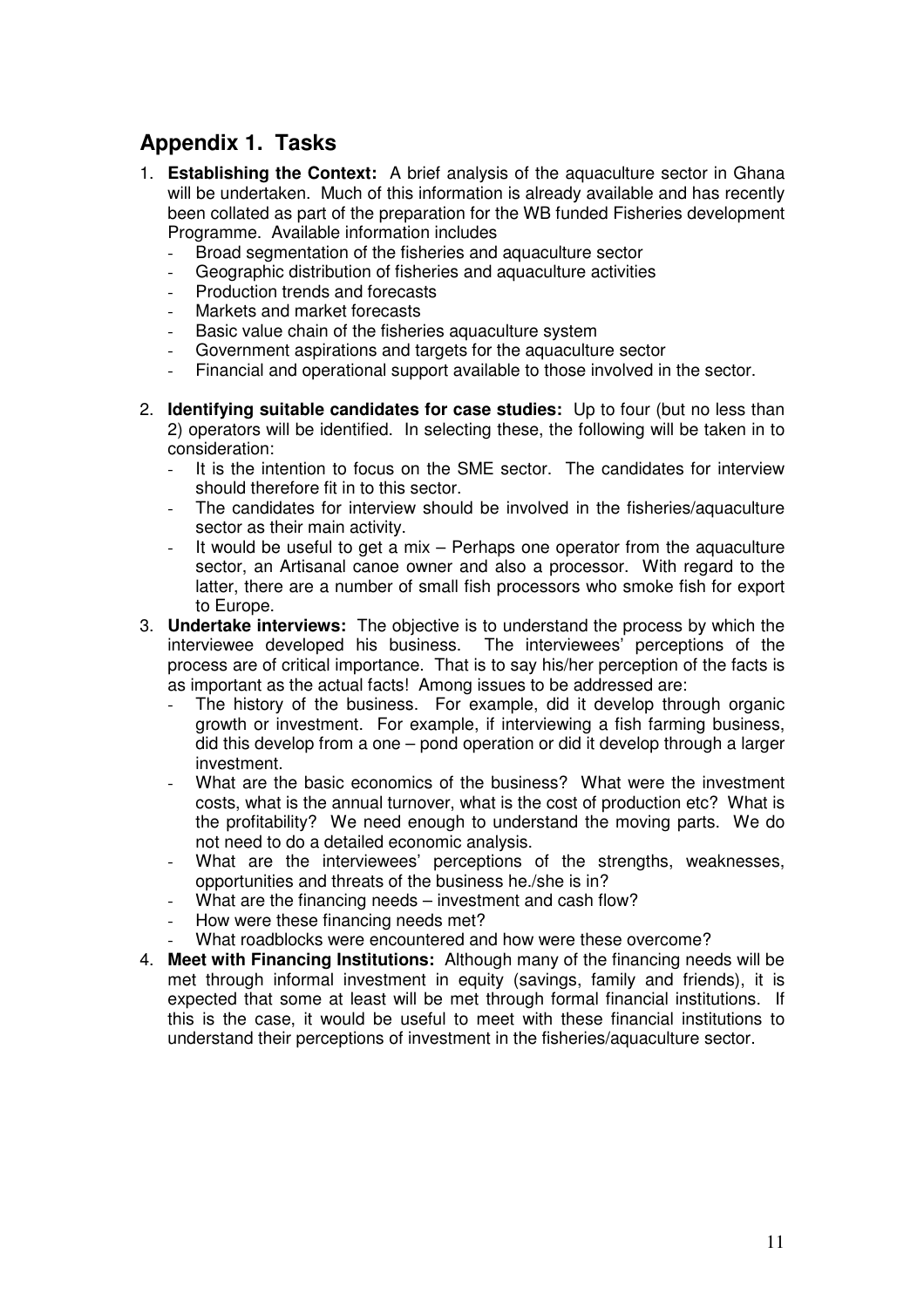## **Appendix 2. Itinerary and People met**

| <b>Date</b> | <b>Morning</b>                                                     | <b>Afternoon</b>                              |
|-------------|--------------------------------------------------------------------|-----------------------------------------------|
| 31/01/2011  | Briefing meeting to<br>discuss schedule and<br>implementation plan | <b>Agriculture Development</b><br>Bank, Accra |
|             | Meeting with Fisheries<br>Department (MoFA) staff                  |                                               |
| 01/02/2011  | Small-scale aquaculture                                            | Small-scale marine                            |
|             | operation, Akuse                                                   | fishermen, Tema                               |
| 02/02/2011  | Small-scale inland fisher                                          | Pro-Credit (private sector                    |
|             | people and processor,                                              | financial company) loan                       |
|             | Dzemeni, Lake Volta                                                | officers                                      |
| 03/02/2011  | Small-scale aquaculture                                            | Marine fishermen, Cape                        |
|             | owner, cape Coast                                                  | Coast                                         |
| 04/02/2011  | Head, Credit Control Unit,<br><b>Prudential Bank</b>               | <b>Report writing</b>                         |

#### **Ministry of Food and Agriculture**

Lionel Awity, Head of Department of Fisheries (lionelawity@yahoo.co.uk) Scott, Regional fisheries officer for Tema.

### **Agricultural Development Bank**

Kwabena Sarpong: Agriculture Portfolio Manager, Development Finance Unit. (ksarpong@agricbank.com)

Polycarp Kwame Akobeng: Agriculture Portfolio Manager-Sector, Development Finance Unit (kakobeng@agricbank.com)

#### **Pro-Credit**

Ivy Adjei: Client relationship manager (agriculture) (i.adjorkor@procredit.com.gh) Hassan Ibrahmin: credit analyst for agriculture clients

#### **Prudential Bank**

George A. Adjei, Head of Credit Control Unit (george.adjei@prudentialbank.com.gh)

#### **Fishers and traders**

Solomon Owusu Nyanvurye and colleagues – fisherman/canoe owners, Fisheries Harbour, New Town, Tema.